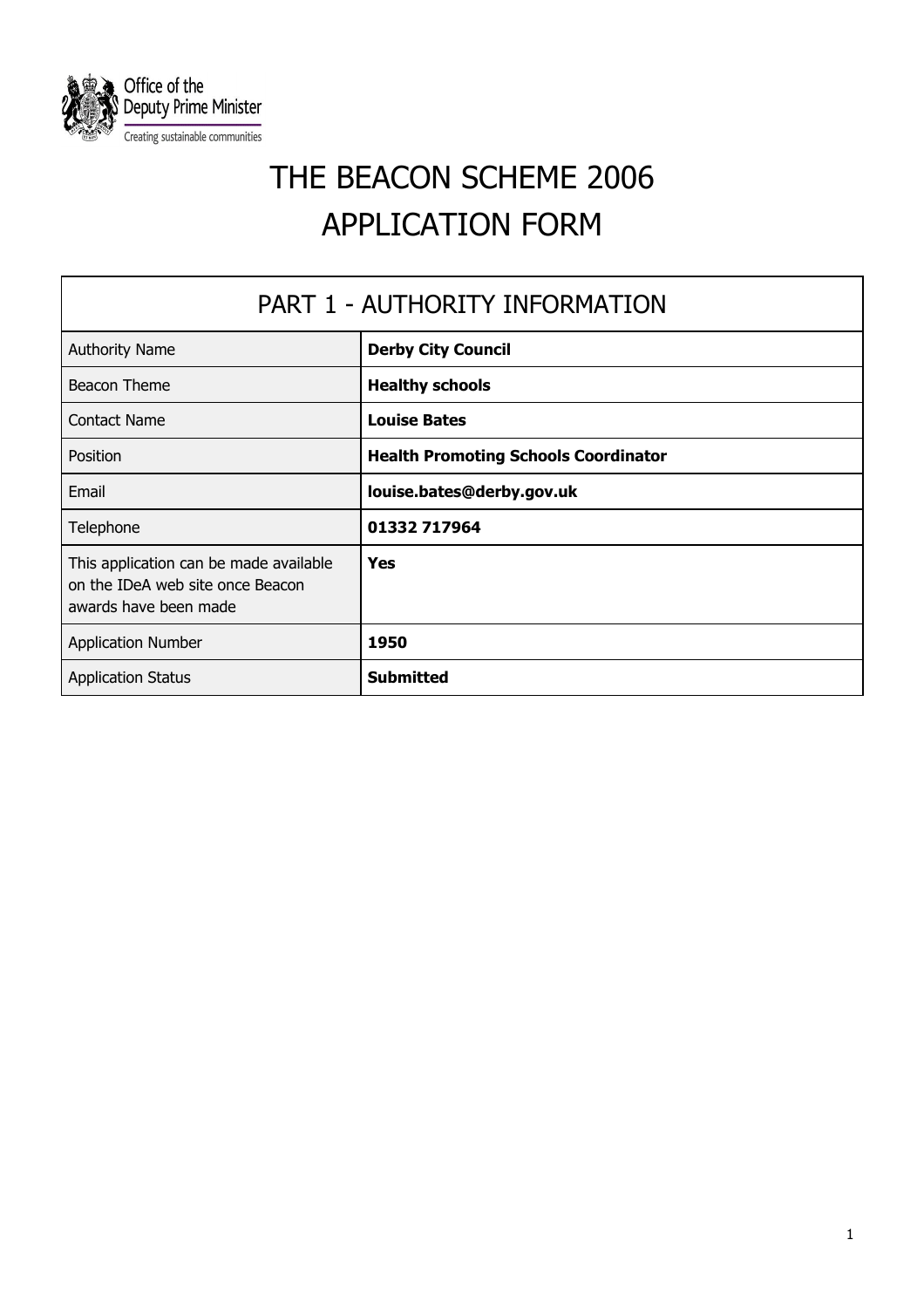## Part 2. Theme Criteria

# Please summarise the excellent practice for which you are seeking Beacon Status.

Derby City is top of the East Midlands league table with the highest percentage of schools that have achieved Healthy School Status (HSS) and 6th in the Country overall. We have 87(82%) schools that have achieved Level 3 status.

We have already exceeded the Government target of 50% of schools achieving HSS by December 2006. We have 99 schools (94%) actively involved in the Programme.

We were approached by the DfES and Department of Health in 2002/03 to research the correlation between HPS and standards in schools. In 2003 we wrote 'How the National Healthy School Standard contributes to School Improvement', published later that year and made available to all schools and LEA's in England and Wales. The Derby HPS team is firmly located within the School Improvement Service and seen as an effective school improvement strategy.

Our Health Promoting School (HPS) Programme in Derby is considered to be an excellent example of partnership working. We receive funding from a wide range of partners including Teenage Pregnancy, Community Safety Partnership, the Primary Care Trust, Children & Young People's Services, Catering and CAMHS. Each of these agencies has a seat on our Management Board. The high level of partnership funding is a reflection of the high reputation and levels of confidence shown in our programme.

We are seen as central to the newly Integrated Children and Young People's Department in Derby and are represented on each of the Every Child Matters Outcome Groups which has informed the current Children & Young People's Plan. We have our HPS targets written into the C & YP Plan, LAA, APA, TP Annual Plan, LDP, CSP plan and CAMHS strategy. Our monitoring and review processes ensure that we have direct access to Directors and Senior Managers within both the Children and Young People's Department and the Primary Care Trust. HPS is seen as a key vehicle in assisting schools to achieve Extended School status and in the development of our Children Centres.

We are heavily committed to sharing good practice both within the Authority and beyond. We regularly utilise teachers, pupils and support staff from schools to deliver workshops at our Conferences and to support other staff in different schools in order to help them to achieve HSS. Many of our 'lead' teachers have later become project workers within the team. Vacancies in our team always attract a high number of quality applications, retention rates are very high.

The schools in Derby City are very supportive of HPS and have welcomed the new standards. They have faith in our local programme and trust the quality, commitment and expertise of the members in the team. We had the vision some years ago to establish a team of project workers each with a specialist area of knowledge and practice and this has prepared us well for the national changes to accreditation. The development of project workers with specialist areas has also provided real focus and engagement with partner agencies and services and high levels of reciprocal trust.

## Leadership, Vision and Strategy.

Health Promoting Schools (HPS) is a key part of the new Children and Young People's Plan. Our targets as they appear in the plan are:

"For all schools to work towards achieving New Healthy School Status

To recruit the remaining 6 schools to the HPS Programme

To increase capacity within the HPS Team

To extend provision and involvement of parents and carers in the HPS Programme."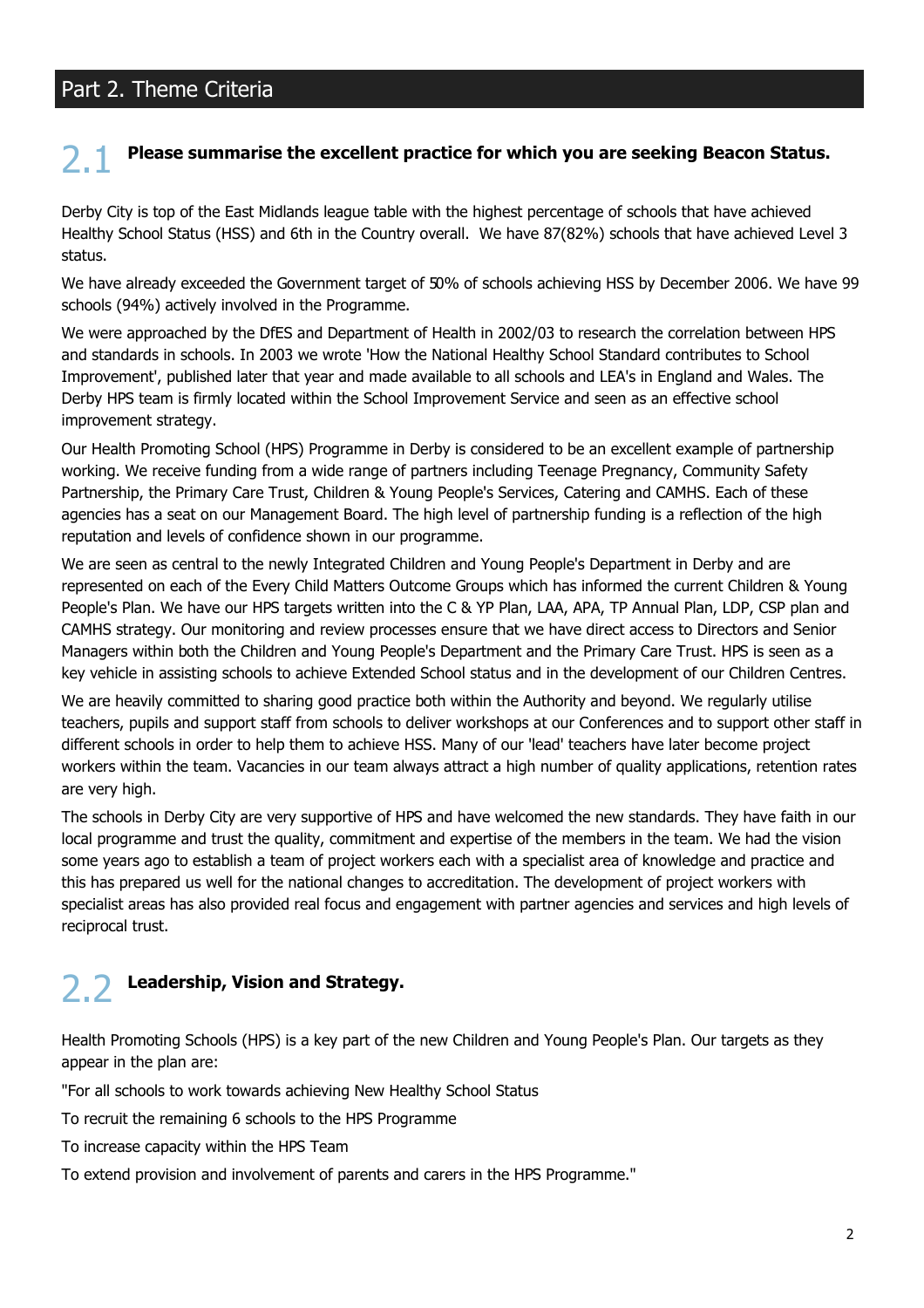We were noted as a strength of the city in both the C & YP Plan and the APA.

We are included in the ESSP (Education Service Strategic Plan), which will become the Children and Young People's Departmental Strategic Plan, which ensures HPS remains a priority at strategic level.

Through representation on the Five Outcome groups our targets and practice remain on the agenda at the highest strategic levels. We are accountable to the partners across the City who make up the Children's Strategic Partnership.

The local Coordinator is a key member of the Being Healthy Outcome group. She attends regular meetings at which the HPS targets have a high priority due to the importance placed on HPS in terms of delivering on the ECM agenda in the city.

We enjoy strategic support from:

- The newly appointed Corporate Director for Children and Young People who Chairs the Children and Young Peoples Strategic Partnership.
- The Director for Integrated Children's Services who has attended HPS Management meetings to discuss  $\bullet$ the changes to the programme, she has also presented awards at our Annual Award Ceremony. She is Chair of the CAMHS Partnership Board who recently committed jointly fund a HPS Project Worker for Emotional Health and Wellbeing.
- We have always enjoyed the full and active support of both the former and current Cabinet Member for  $\bullet$ Children and Young People.

The Corporate Director for Children and Young People has taken an active part in signing off our local and national plans.

We have a large proportion of information included in the APA.

The following extract appears in our APA Self Assessment this year:

"Be Healthy: co-ordinated policies and a range of initiatives are making a positive impact on children's health. In particular:

Health Promoting Schools are firmly embedded, with challenging but realistic targets.

**Make a positive contribution**: at a number of levels there are structures to ensure the participation and input of young people. There are many examples of initiatives designed to encourage young people to participate in decision-making and work to improve coordination is now in hand. Notable outcomes include:

Effective School Councils sending representatives to the Derby Youth Forum

(Our Programme is responsible for all school council training in the city.)

Derby has a very strong Health Promoting Schools initiative and, in partnership with the PCTs and other agencies, the City Council has developed a Public Health Strategy. We are committed to the National Healthy School Standard (NHSS) target requiring 50% of our schools to be accredited to the new Healthy School Status by December 2006 and all schools to be enrolled on the programme. This priority also addresses issues of anti-bullying, relationships and drugs awareness and education.

There is a strong appreciation of the child health agenda across all schools and effective working with other key agencies, notably the PCT. There is an excellent take up by City schools of the Health Promoting Schools scheme. With an achieved NHSS target of 78/105 schools at level 3 this is amongst the highest in the country. A co-ordinated approach across schools ensures that all of the 7 key themes are addressed. There is good multi-agency partnership in place through the Health Promoting Schools initiative. The Public Health Strategy supports this with a focus on obesity, teenage pregnancy and sexual health." APA 2006

In order to keep updated on school's progress we regularly review Ofsted inspection reports and always send a follow up letter to school to comment on the areas linked to HPS.

We regularly feed into the Desktop Analysis for School Improvement. We have the opportunity to raise any issues we have discovered in schools around HPS or other problems. The issues are then discussed with the School Improvement Team and issues are resolved together. The SIP Team also discuss progress in HPS with their Cluster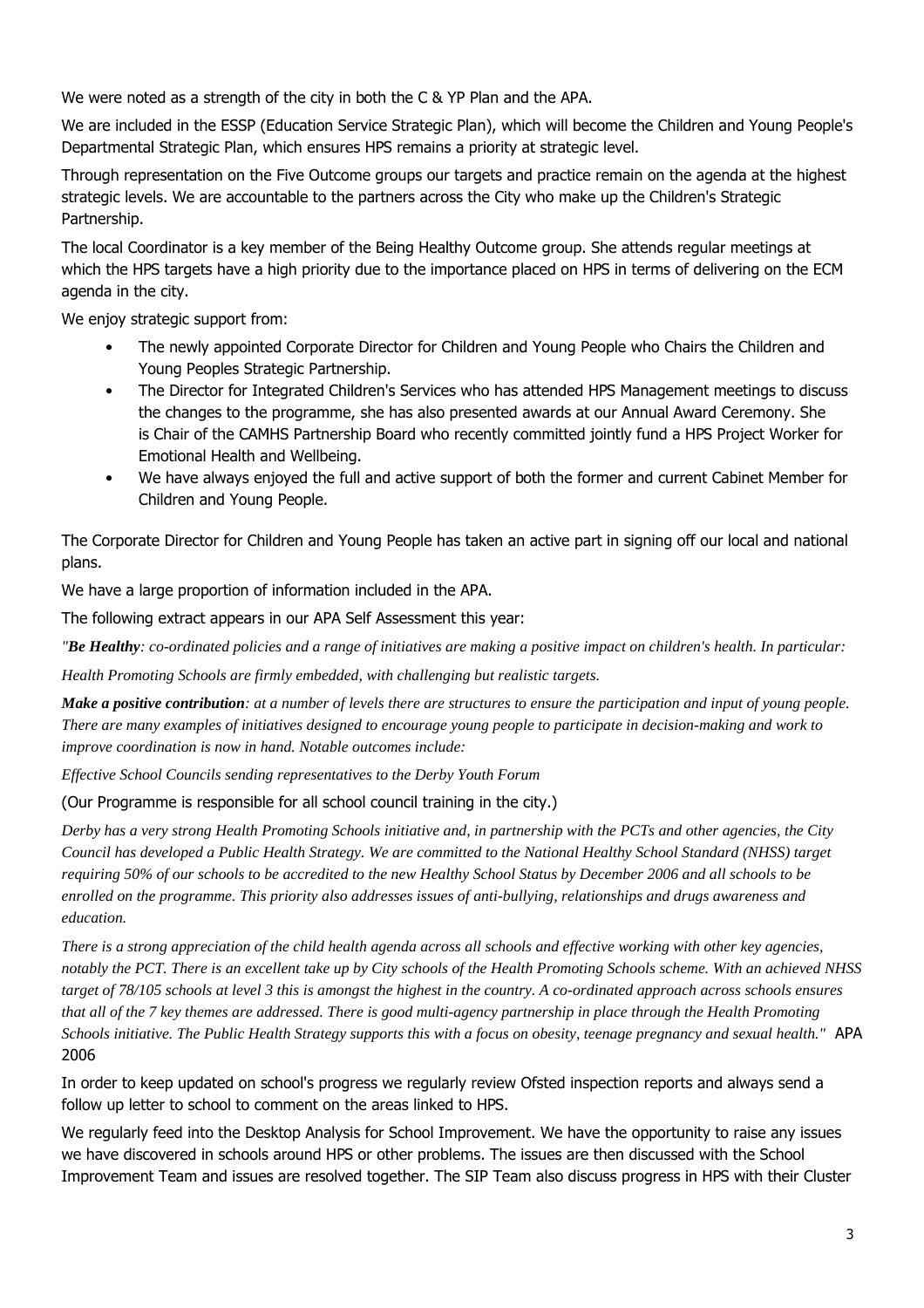of schools and they can then feedback to our team where more support may be needed. We have regular briefings with the School Improvement Officers to update them on Healthy Schools and Social Cohesion data. We are currently working alongside the team to support schools in completing their SEF. This has led to our team leading a training day on supporting school inspections, which was very successful and engaged Headteachers, senior managers and other members of staff.

We were commissioned by the National Healthy School Programme to research and write a briefing on how the NHSP contributes to school improvement. This was published and widely circulated and featured a number of Derby Schools as examples of good practice.

### **Community and customer engagement.**

We feel we are very inclusive in terms of involving and engaging our stakeholders, our achievements include:

- Headteachers in Derby are very supportive of our Programme, evidenced by the number of schools who are signed up (94%).
- Including a Headteacher on the interview panel for a new HPS team member.
- Visiting 40% of Primary schools to support new Headteachers in the areas of HPS and PSHE since 2004.
- Midday Supervisor training for behaviour management and general lunchtime issues. Headteachers request the training and sign a service level agreement to agree to a post training meeting to feedback concerns, issues or positives that have been drawn from the MDS.
- Teachers PSHE CPD Programme. Headteacher must give their consent, many undertake lesson  $\bullet$ observations and must write a supporting statement on completion to allow the teacher to proceed. This has proved to be a very supportive process and Headteachers have become more involved in teachers work as a result.
- School Meals Working Group made up of Headteachers, Catering Services, HPS and other C & YP Staff.
- Presentations to Heads Liaison group, Secondary Heads and City Heads meetings on issues such as drugs, bullying, SRE & Healthy Eating.
- Annual HPS Conference for new schools, Coordinators, key partners and young people to take part and showcase good practice. Schools are encouraged to send their PSHE/HPS Coordinator, a member of Senior Management and a Governor. Last year 43 different schools attended and delegates included 6 Headteachers as well as senior managers who share a Healthy School role within school. There were 16 pupils present from 13 schools who took an active part in presenting and joining in with Brain Gym and Aerobics.
- A half termly Newsletter. This is a chance to share practice across the City as well as congratulating schools on evaluation of HPS.
- Training programme to support teachers, teaching assistants, Deputy Heads, MDS, Governors & Pupils, We cover topics including Circle Time, School Councils, Peer Mediation, Drug Education, SRE, PSHE, nutrition, playtimes etc. Schools can also request specific INSET in order to adopt the Whole School Approach.
- Annual Drug Education Programme for parents/carers. We have engaged participants through involving external agencies such as the PSHE team, Police, Youth Service and Addaction (drug treatment). Participants evaluate the four week course including: their degree of enjoyment and learning, what else they would like to see included in future. Parents/carers overwhelmingly feel the course increases their knowledge of the risks and effects of drugs and drugs and the law, their awareness of the range of support services available to them and young people, their skills and confidence in talking to their children about drug issues and an understanding of how they can support school in the delivery of drug education. Suggestions for improvement are regularly incorporated into the programme.
- Governor training programme including SRE, Drug Education and Anti-Bullying. This is cross phase training and adopts a wide variety of interactive techniques to increase knowledge of key issues and what constitutes good practice. Example feedback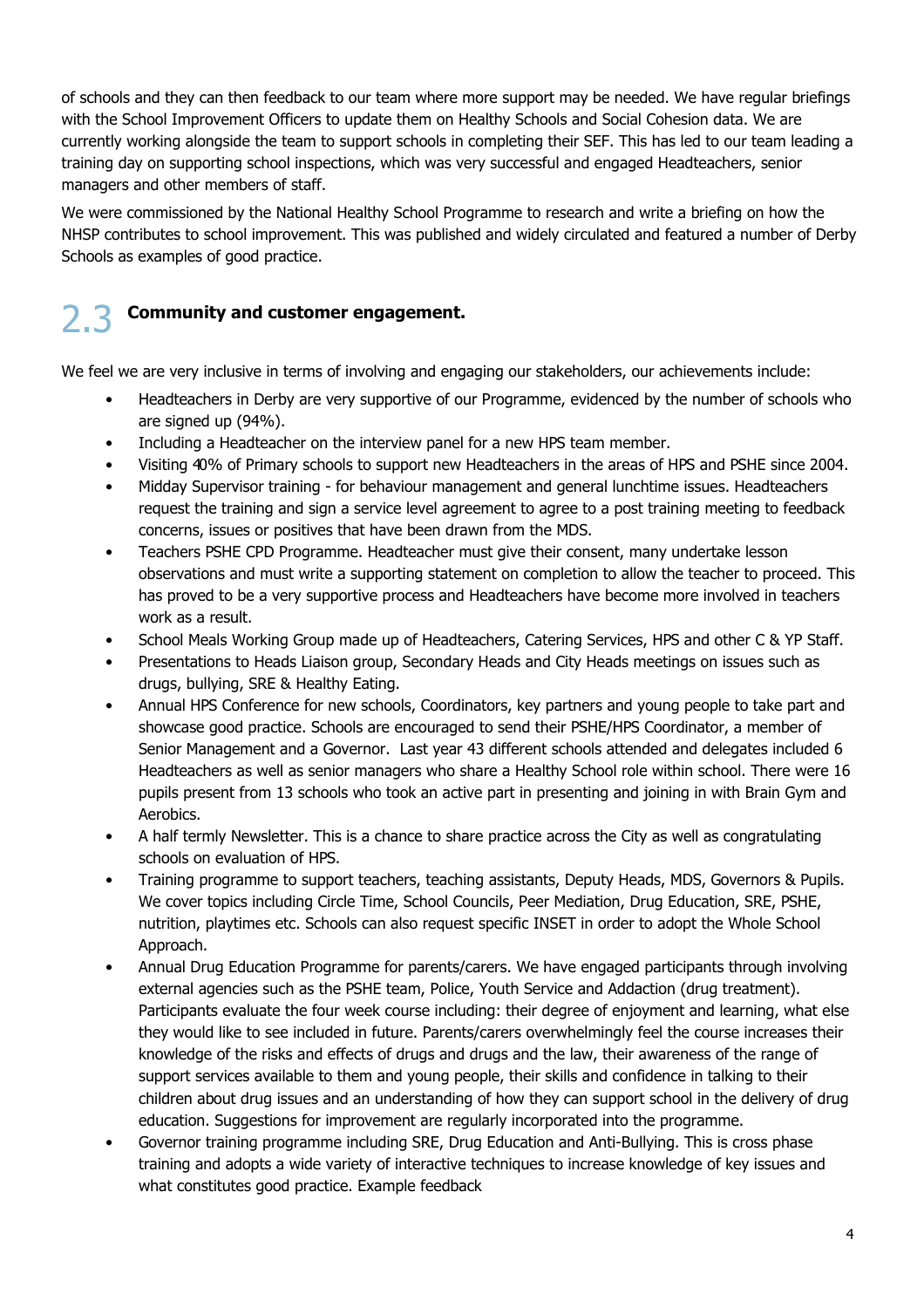#### 'Good 1-2-1 support'

#### 'I feel very supported by the staff and wish to say thankyou to all'

'It would be helpful if training could be held in the evening to ensure I can attend' (We now offer two dates, one daytime and one evening to be more accommodating)

- Training on setting up an action group where we stress the importance of the participants. We encourage teacher representation, SMT, MDS, TA, Governor, school nurse, pupils, caretaker, catering staff, parents and any relevant member of the local community who may be able to offer tailored support.
- Twice yearly network meetings for PSHE/ HPS Coordinators. To update on National and Local Developments and share good practice. We have a high turnout at these meetings and all evaluations show how beneficial the attendees find them. Attendance over the last year has seen 26/81 Primary teachers and 14/15 Secondary.
- Healthy Lunchbox project for parents including how to make healthy food on a budget.
- Staff meetings including introductions to the HPS Programme for new schools and very tailored staff meetings depending on specific school targets within their HPS action plan.
- Parents evenings mostly around the themes of SRE and Drug Education. We have seen 400 parents since 2002.
- Engaging teachers in developmental work. We have held working parties to produce Schemes of work for SRE and Drug Education and exemplar policies, which have been distributed across all Primary and Secondary schools and agencies.
- Active encouragement of school council members to attend the Youth Forum where they have played an active role. They have been involved in consultation exercises linked to transport, education, crime and Every Child Matters, which has helped to shape the city's Children and Young People's Plan. We are planning to use the Youth Forum website to consult with young people on the effectiveness of the HPS Programme in Derby.
- Theatre in Education. We always offer a preview performance where schools have the opportunity to comment on the production and also make changes. This way schools feel consulted and know their concerns will be taken into account. It also gives them chance to set learning objectives for their pupils directly linked to the theatre. Following any TIE we undertake extensive evaluation with staff and pupils to ensure the objectives we originally set have been fully met.
- Through extensive consultation with young people in Derby City for the C & YP plan we have ensured our  $\bullet$ objectives are meeting the needs of the young people in the city and set our targets directly related to these.
- Alcohol survey with 750 secondary age pupils. Our drug education project worker has been the key link to the Community Safety Partnership in ensuring schools are consulted about the process and supported when conducting the surveys. 384 pupil surveys will then be used to produce a study of views on alcohol.

#### **Actions.**  $24$

Our HPS team consists of a full time Coordinator, Project Workers for Healthy Eating, Physical Activity, Drug Education, SRE and Emotional Health. PSHE & Citizenship Consultants for Primary and Secondary, 2 school nurses with dedicated time for HPS and a part time admin assistant. The HPS staff are based partially within the Children and Young Peoples Service and partially in the PCT.

We feel that this structure enables us to give dedicated support to schools and we are very well placed to support schools through the new themes of Healthy Schools Status due to the Project Worker specific roles.

We currently have 82% of schools who have achieved Level 3 status, which means we have already met the December target of 50%. We have 29 schools (30%) who will achieve New Status by December and we feel confident that by July 2007 we will have achieved 50%. Once schools have achieved HSS they will be encouraged to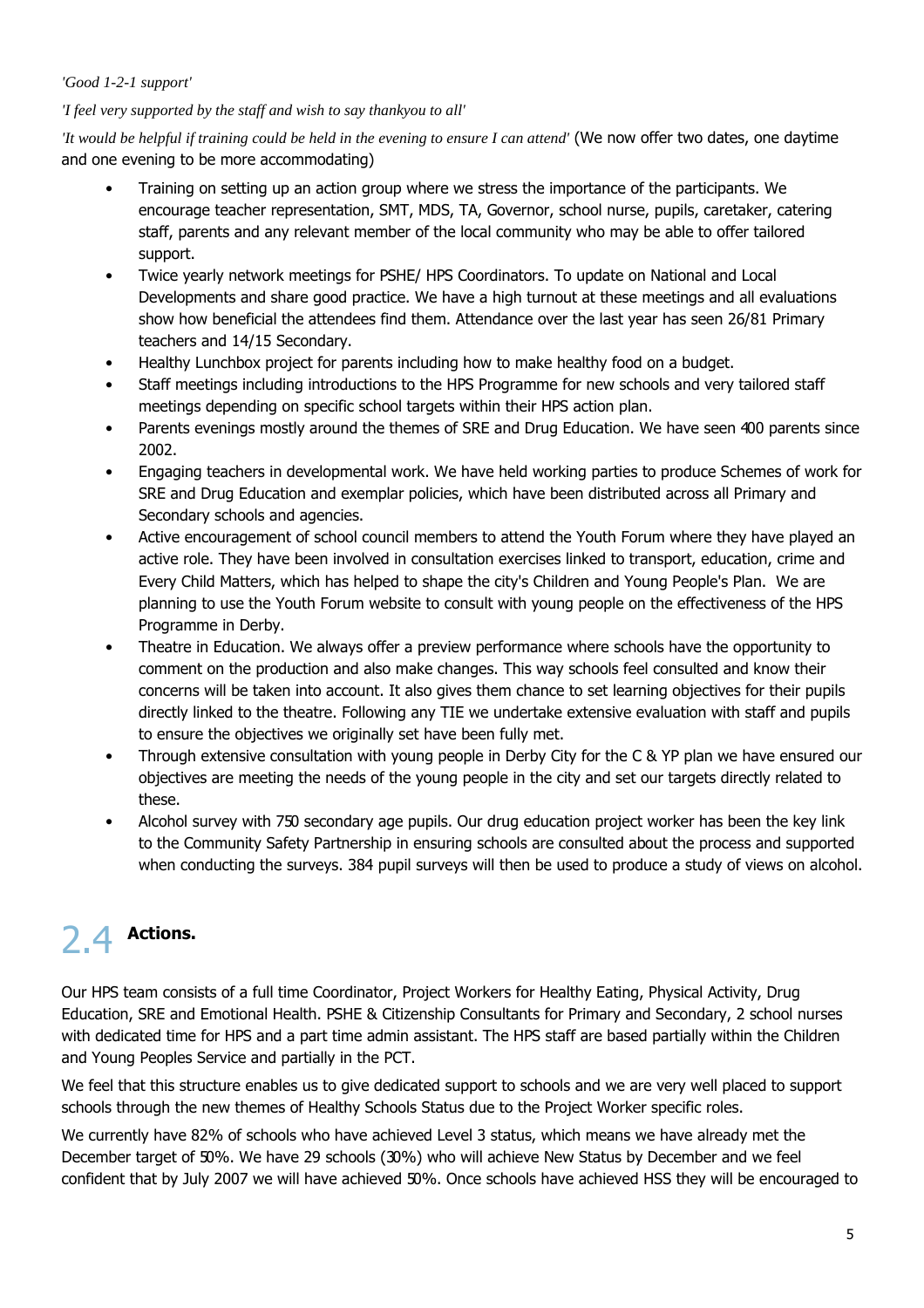address the Themes of Citizenship, School Environment, Safety, Local Priority or work towards an enhanced Status in one of the Core Themes. These will include a Bronze, Silver and Gold Award for the effectiveness of their school council, an Anti-Bullying Award, the Bog Standard Award for improving toilet facilities and some further themes which are currently in development.

The local Coordinator has been recently appointed although has been part of the HPS team for 4 years now and acting Coordinator for over 12 months. She is accountable to the HPS Management Group which consists of the PSHE Adviser, Public Health Strategy Manager, Teenage Pregnancy Coordinator, Community Safety Partnership Drug Team Young Peoples Substance Misuse Coordinator and Inclusion Adviser.

She represents the Health Promoting Schools Team at the Integrated Children's Services Be Healthy Outcome group, Teenage Pregnancy and CSP Drug Team Reference groups. In Derby City most high-level meetings are discussed through the Outcome groups to minimise duplication of information.

We have a very focused recruitment & retention strategy for schools through our annual Conference, a dedicated team and use of teachers to share good practice with colleagues. We also support new Headteachers schools who may be experiencing difficulties and those who are not currently engaged.

We have targeted schools for Healthy School Status who had already achieved two of our previous Key Areas.

We will continue to re-evaluate schools every two years to ensure sustainability.

Our School Improvement Service has the termly ARC (Annual Review Cycle) meetings with Headteachers. We are asked to contribute to the agenda via the Desktop Analysis and SIO's discuss HPS with all of their schools as a matter of importance. This enables schools to see that HPS has a central role in school improvement.

We have developed solid links with the School Meals Review Panel. Our Healthy Eating Project Worker has become a key member of this group and the Headteachers who represent the rest of the city consistently look to her for advice and support. It is through this group that we were able to secure £5,000 of funding from Grant 5a for the next three years to enable a Healthy Lunchbox project, nutrition training and much more.

We have numerous example of creative and innovative working some of which are outlined here:

SHAP Project (Safe Healthy & Positive): please refer to section 3.

PIG group: we host a multi agency Playtime Improvement Group where a range of agencies (e.g. Educational Psychology, PSHE, HPS, Behaviour Support) work in collaboration on MDS training commissioned by the SSCO Partnership.

Healthy Lifestyle Event: 10 primary schools were involved in a project to deliver healthy lifestyle messages through physical activity, including the importance of exercise, healthy eating, decision-making, risk taking and personal safety. These were reinforced through a celebratory day where all 10 schools came together at Derby County training ground.

FAB: See section 4 for more detail.

Creativity Conference. Workshops for staff from ten schools on Creativity in PSHE/HPS, active learning, teaching SRE and Drug Education.

Team building activities promote cohesion and focus for our staff. We feel investment in the team is crucial to the success of our Programme.

Millennium Centre Health Day: a multi agency day packed with Health Related workshops to engage 6th form students from across the City. We led workshops such as self-esteem, drug education and citizenship.

Ontario Visit: 9 teachers and PSHE/Citizenship Consultant visited Ontario for a week as part of the Teachers International Professional Development programme. We observed health professionals from the Ontario Healthy Schools Coalition on tobacco control, sexual health and risk programmes. We made presentations to this group and the Algoma District School Board about HPS and the National Healthy Schools programme. The Canadians felt HPS was at a more advanced state of development, has a higher profile locally and is of national significance.

Dining Room Project: Out of hour's staff, nutritionalist, Sports Development, School Nursing & HPS facilitated a Dining Room Project in two Primary schools. Children designed healthy eating boards during February half term.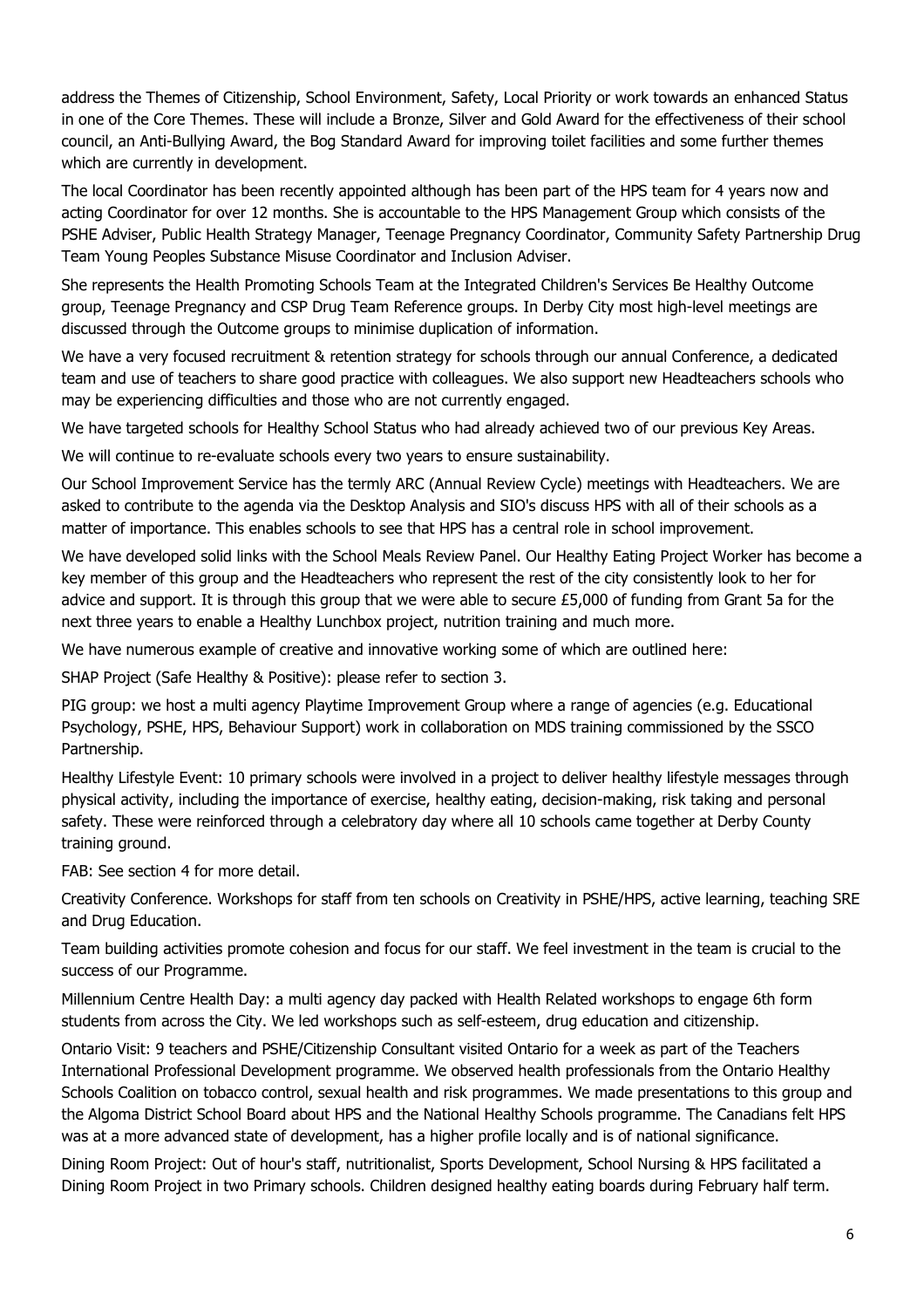They used clay, paints, collage and lettering taken from magazines. They spent a whole day designing, made a healthy lunch and tasted smoothies and healthy snacks during the day.

TA Training on making dinner, developing practical skills, how to prepare simple healthy meals with children, developing games from resources.

'Taste the Rainbow' Resource pack to provide inspirational ideas around healthy eating & healthy living weeks e.g. growing activities, making healthy snacks, vitamin and mineral treasure hunts, smoothie making, healthy living activity books. Children participating in the project have designed a logo and reward stickers.

Passport scheme to reward children on their healthy eating card for eating vegetables or salad during lunchtimes. When 30 stamps are collected, the children receive a 'Healthy Eating Certificate' and are entered into a prize draw for a sporty prize.

Healthy Lunchbox project including lunchbox audit, parent/carer workshops on how to provide a balanced diet and school quidance to develop a packed lunch policy.

#### 25 Partnerships.

HPS has been held up as an excellent example of partnership working in the following:

**APA** "There is good multi-agency partnership in place through the Health Promoting Schools Initiative."

#### C & YP Plan "Strengths: Partnership work Health Promotion in schools."

The Health Promoting Schools Management Board is made up of the Local Coordinator, the PSHE Advisor, a Public Health Strategy Manager, Teenage Pregnancy Coordinator, the Young Peoples Substance Misuse Coordinator and the Inclusion Advisor. Each member of the board shares an equal role in the decision making process and all are active members of the team both in and out of scheduled meetings.

The Coordinator shares her time between a base in the Local Authority and the Primary Care Trust. Representatives from the HPS team attend stakeholder meetings at the Teenage Pregnancy Reference Group and CSP Drug Team Reference group. We have shared targets within our own local plans and within the collaborative C & YP Plan.

We have two school nurses who work within our Operational Healthy Schools Team. This ensures we have a link into the School Nursing Service and they are able to keep their teams informed regarding changes to HPS. We invite school nurses to our Conferences as participants and speakers.

Through the PSHE Certification Programme we have held the Teachers & Nurses Programmes together establishing links and ways they can support each other. We have also included the TP Coordinator, the Young Peoples Substance Misuse Coordinator and Child Protection Officer to give their perspectives on where PSHE links to their area of expertise.

There are an increasing number of agencies who support schools within the Derby City HPS Programme. We have produced a Quality Assurance Tool to ensure effective collaborative working with external agencies. This ensures there is a service level of agreement in place before the agency begins the work in school and all parties are clear on their objectives and that the practice they are offering is clearly contributing to school in the best way.

The PCT Nutritionist has been training local people called 'Community Health Educators' to enable them to gain an OCN qualification in nutrition. Through HPS, they have facilitated healthy eating sessions in primary schools to develop communication & health education skills. We have provided shadowing experience and feedback to the trainees regarding skills and effectiveness. Together we have organised training sessions for Teaching Assistants in nutrition with 46 attendees to date who have, through our evaluation process already influenced classroom practice.

The Being Healthy Outcome group is a multi agency partnership, which comprises Youth Service, Social Services, CAMHS etc. This ensures we are aware of each other's targets as held in the C & YP Plan.

We seconded a member of the Youth Service to deliver Drug Education sessions in secondary schools and to spend two days per week working with some of the most vulnerable young people in the Local Authority within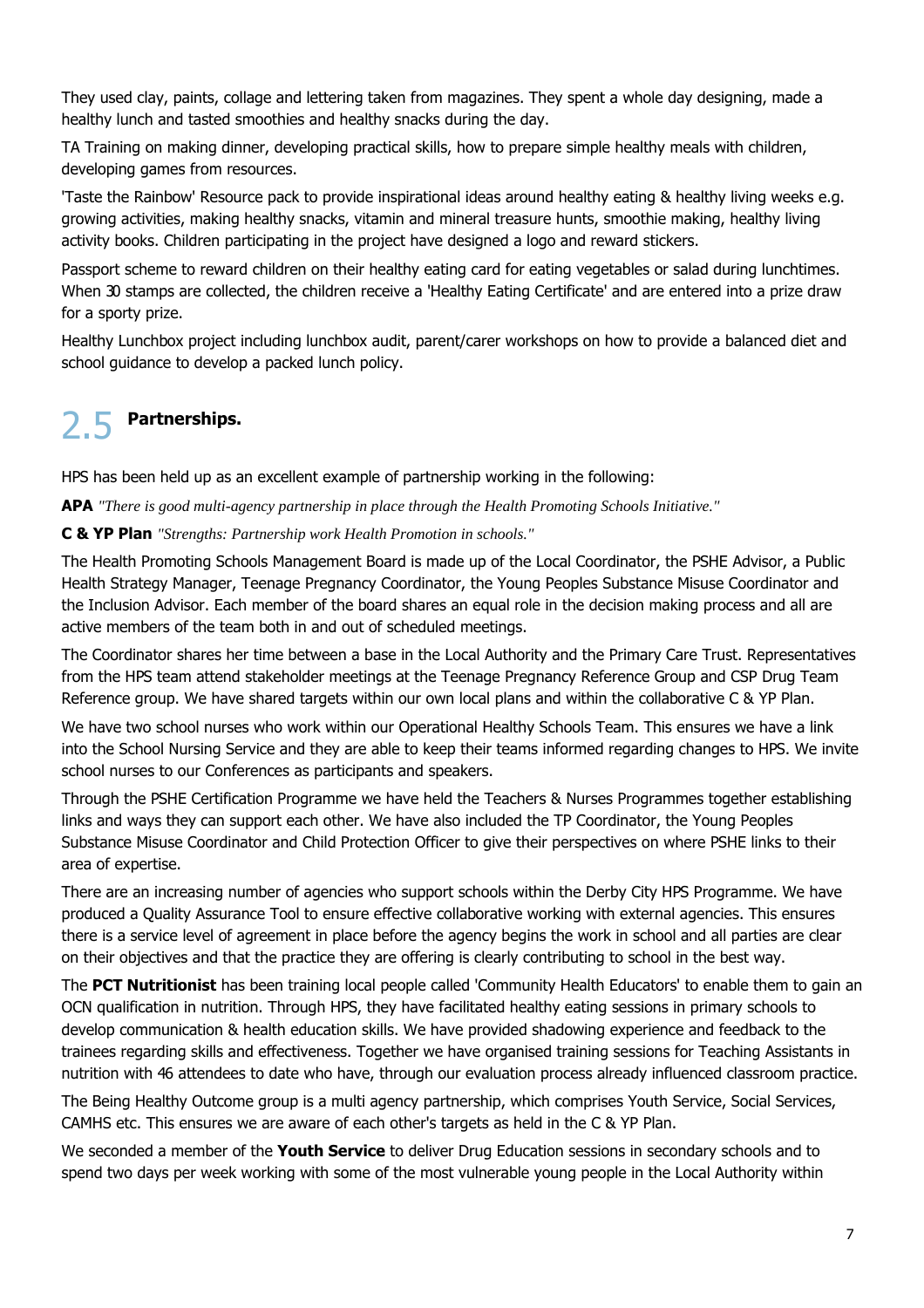our PRU to ensure a comprehensive PSHE programme was in place and that HPS was embedded.

HPS are represented at the School Meals Working Group who have developed and improved school meals and healthier lunchboxes. Minutes from May 06: "The group wish to thank HPS for their hard work in developing the reward scheme, TA and MDS nutrition training and lunchbox project."

Examples of achievements in collaboration with Catering Services:

- Combined visits, presentations and workshops to Headteachers re: Healthy Eating Reward Scheme.
- Collaboration on development of Reward Scheme.
- Delegation of a proportion of the School Meals Grant 5A used for TA training.
- Joint marketing to include HPS and Catering Service logo on the Reward Scheme Certificates and Merchandise.

"I have pleasure in confirming that Catering Services has worked in effective partnership with HPS over the recent months." Catering Development Manager.

We have begun working closely with the **Extended Schools team**. We meet half termly to update on progress in each school ensuring cohesion between our programmes.

We work closely with the Road Safety and Travelwise team. With the introduction of the New Status we are implementing two proformas provided by the Travelwise team to ensure HPS schools are working towards the National Standards for a Travel Plan. This increases the capacity of the Travelwise team through HPS supporting the Travel Plan agenda.

We have worked effectively with the School Sport Partnership(SSP) on:

- $\bullet$ Huff and Puff: Developing structured high quality physical activity in primary school playgrounds by providing CPD for MDS. From this we have developed our PIG group. For more details see section 2.4.
- We have liased where schools have been applying for Activemark, particularly in relation to the provision of Physical Activity in primary schools. This has helped over 30 schools achieve Activemark.
- We have been part of the team leading on the LPSA2 project looking at the % of children in Derby undertaking 7 hours physical activity a week. This has involved extensive research undertaken with Leeds Carnegie Institute. We are currently supporting the SSCO's with the research process.
- National PE Professional Development Programme: We have been trained as tutors to deliver the Learning about Health in PE module, which has involved working closely with the SSP and the Education Officer for PE as part of the Local Delivery Agency.

The CAMHS Partnership have part funded an Emotional Health & Wellbeing Project worker post for 2 years. The new project worker will become part of the CAMHS Tier 1 multi-agency training team from September.

The Police support the work we do in schools by being members of the Drug Alliance, helping to produce a drug related incident flow-chart, facilitating part of our adult education sessions around illegal drugs and have an understanding of their role in delivering drug education to schools.

We have worked with **Derby College** to implement a drug policy that addresses drug related incidents with a support system in place. Information was provided at Freshers Fayre about drugs and staff training has been held to develop confidence and knowledge in delivering drug awareness through tutorial sessions.

#### **Equalities and Diversity.** 26

Equality and diversity issues are identified explicitly in:

- Derby City Local Authority Healthy Schools Action Plan
- PSHE and Citizenship Business Plan (the HPS team is located within the PSHE team)
- The Local Authority Children and Young Peoples Plan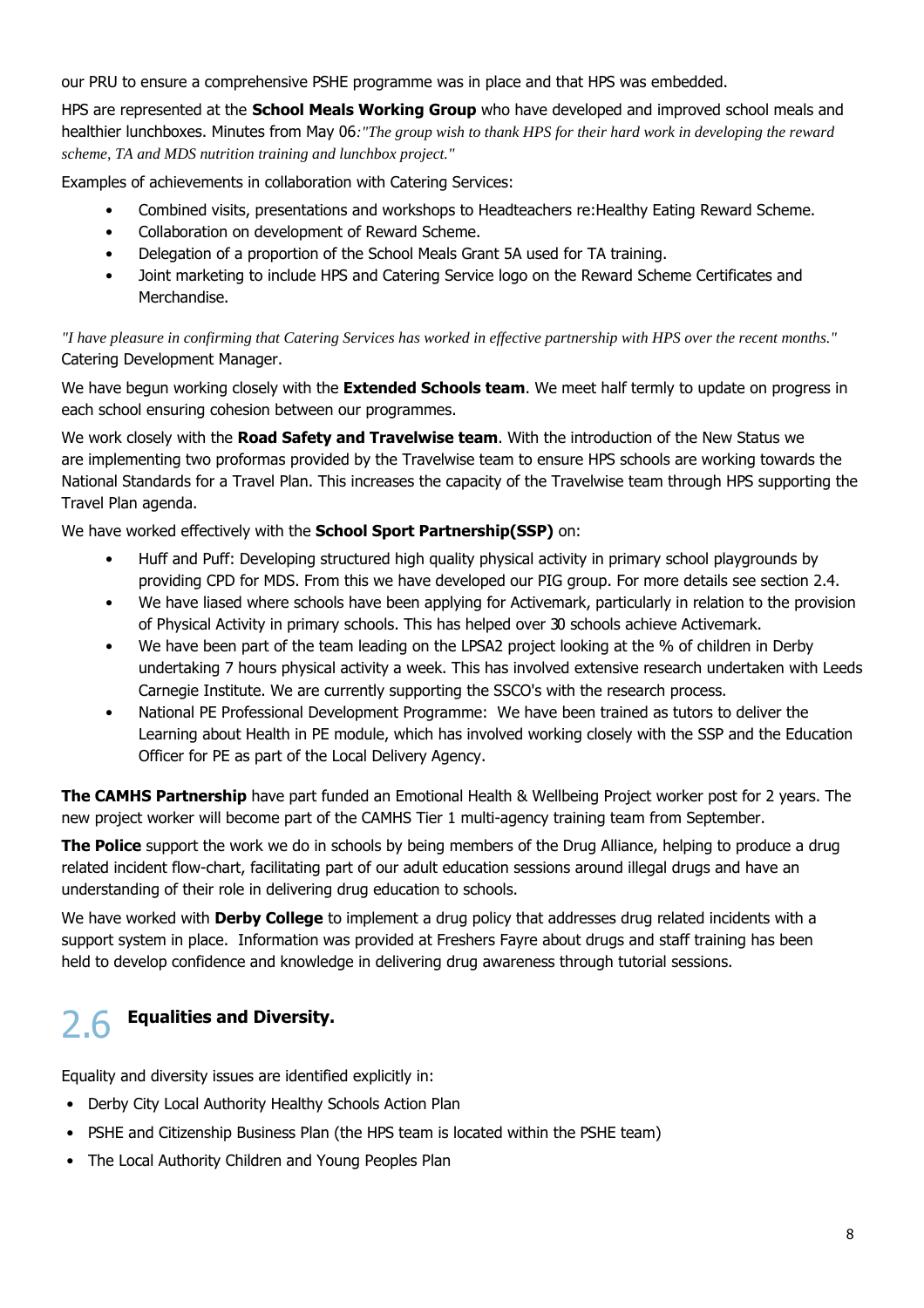#### • The Local Area Agreement (LAA)

The PSHE Adviser is also the local authority officer responsible for social cohesion. Annually he collates and analyses the school returns to the local authority on racist, bullying and drug related incidents. This data is shared with schools and across the Children & Young People's Service, as well as with key partners e.g. Police, REC, PCT, CAMHS etc. To further improve the strategic use of the social cohesion data we are also committed through our corporate planning to:

 $\bullet$ Reviewing on an annual basis, in consultation with the Police and other partners, current procedures for monitoring and recording racist incidents

• Developing a broad strategy group within the Children and Young People's Service including Early Years, Youth Service, Adult Service, EWO, Social Care and Citizenship/PSHE.

- Devising an action plan to identify and develop effective responses across the Service, with clear links to corporate initiatives
- Circulate action plan to schools and partners and identify professional development needs
- Produce an annual analysis of data and recommendations incorporating feedback from School Improvement Officer's monitoring of school visits

• To extend the dissemination of annual data based on school returns with external partners including the Police, REC, MECAC, Community Safety Partnership Hate Crimes Working Party, SACRE and where appropriate to do so with supporting contextual statement

Issues associated with Equality and Diversity feature strongly in the Annual Review Cycle (ARC) meetings between all School Improvement Officers (SIO's) and senior managers/Governors in schools. This takes the form of identifying underachieving groups of students and supporting targeted strategies to raise attainment. In our local authority this is often white working class boys and British Asian boys of Pakistani origin. We also use this dialogue with senior managers to address issues around race equality and in particular the responsibilities of schools. This is based on The Race Relations Amendment Act. We have provided all schools with an exemplar Race Equality Policy and quidance on the Act and have embedded this work firmly within the Health Promoting Schools agenda.

Every member in the current HPS team when interviewed for their post was asked about their understanding of the relationship between health promotion and inclusion and what additional issues and opportunities would need to be taken into account when working in a multi-ethnic, pluralistic, urban authority.

34 schools out of 105 have supported their PSHE co-ordinator through the national PSHE CPD certification. We have provided four days of central support and training to the co-ordinators of which one day was entirely spent exploring issues in response the concepts of 'Difference and Diversity'. Each participant has written a reflection following this session, the Assessor for the Nurses CPD Programme commenting that:

"The training that you delivered on difference and diversity has been excellent as demonstrated by the planning and delivery of lessons that sensitively covered a wide range of issues such as pregnancy, abortion, bullying and racism."

Equality and diversity is addressed through our Healthy Schools audit. The criteria requires schools to evidence how they consider equality and diversity. One good example of this is from an infant school who have broken down barriers to participation in physical activity by identifying and making appropriate adjustments to PE lessons to include a child restricted to using a wheelchair. The DfES have made an inclusion video of the schools sports day to be disseminated Nationally. Teaching staff from other schools have visited to observe the schools' effective practice.

We have collaborated with the Inclusion team on the following:

• Mapping of the National Healthy Schools Standards with Inclusion Indicators to develop Inclusion Standards for all schools

• Training on the NHSP standards delivered by Health Promoting School team to Primary and Secondary Special **Educational Needs coordinators** 

• Joint training, consultancy and support for schools on the Primary Strategy Behaviour and Attendance Social Emotional Aspects of learning materials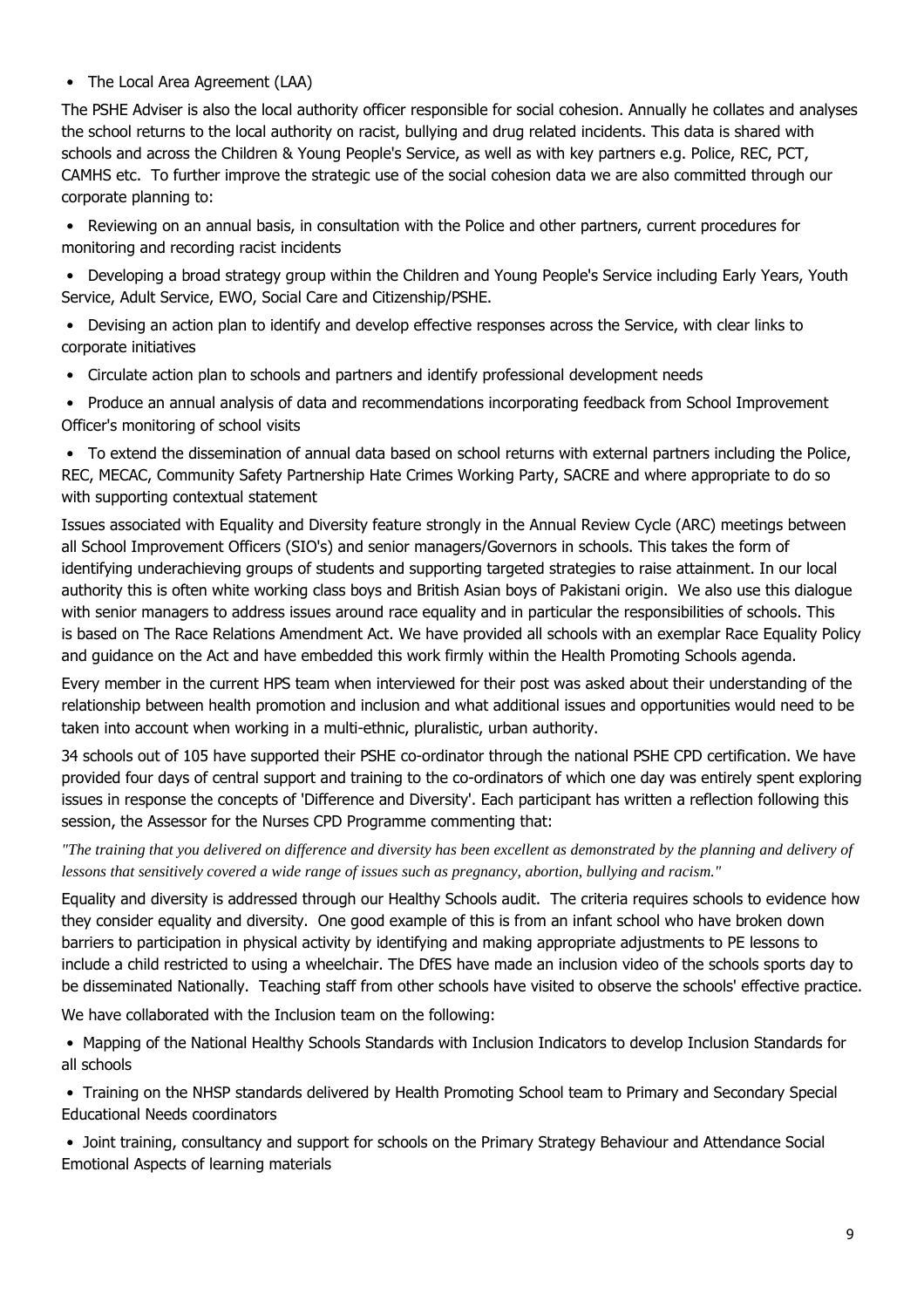We are aware of schools having very diverse needs depending on their populations. We have led separate gender parent's evenings in some schools to show respect to cultural and religious traditions.

Following a survey of the children in one inner city school 30% were found to be anaemic. The HPS School Nurse facilitated several sessions for parents whose children were identified as anaemic to discuss the symptoms of anaemia, healthy eating and iron rich foods.

We have supported school cluster group meetings to discuss school meal requirements in areas of high ethnic diversity. We have worked closely with S&A Foods who supply Asda with their World Cuisine products to improve the quality of rice and curries, introducing new foods like paneer cheese, chickpea and potato curry and vegetable korma so they taste more authentic. There will be taster evenings for parents in fifteen schools piloting the new foods.

. We have been part of the multi-agency team linked to the Gatsby Project (a project for Looked After children) providing peer mentoring training and support for 10 secondary schools

- . We have managed the Show Racism The Red Card competition for Derby City schools since 2004
- We have initiated anti-racist peer mediation training leading to peer support groups in six secondary schools

• Contributed to development of policies including Drug Education, SRE policy which emphasise inclusivity and equal opportunities

• Devised and utilised training materials designed to counter prejudice, stereotyping and discrimination for use with FAB groups and peer mentors

- Recommend and provide resources for schools which address issues such as racism, sexism, bullying and  $\bullet$ homophobia proactively.
- Provided detailed policy guidance on Confidentiality and dealing with sensitive issues in school.

## **Outcomes.**

We have 87 schools who have achieved Level 3 status(82%). By December we will have 29 schools(30%) at New Status.

Through HPS we have evidence to show:

34 schools and 200 MDS have been trained in managing the lunchhour more effectively. Staff have reported increased confidence in managing pupil behaviour/ resolving conflict at lunchtimes and improved pupil behaviour at the beginning of the afternoon.

"The midday supervisory staff do a good job at lunchtimes. They have been trained to lead play activities such as parachute games and this promotes good teamwork and co-operation. They also have the necessary skills to resolve minor disputes and so children say they are confident to turn to them for help if they are worried or upset." Breadsall Hilltop Infant School: Ofsted 2005

42% of pupils aged 5 - 16 access 2 hours of quality PE within the curriculum.

51 schools have travel plans. Schools report this has impacted on health and safety by reducing traffic congestion and promoting physical activity.

100% of KS1 pupils have the opportunity to eat 1 portion of fruit/vegetable a day through School Fruit and Vegetable Scheme. Evaluation has shown that as a result of the scheme, children are eating more fruit/vegetables at home.

943 children have taken part in healthy eating activities in targeted areas where fruit/ vegetable consumption was low. Evaluation has been excellent re:children learning something new or tasting an unfamiliar fruit/ vegetable.

9 schools have taken part in a Healthy Lunchbox Project. Parent workshops on healthy lunches, design a sticker competition, parents leaflets, packed lunch policy.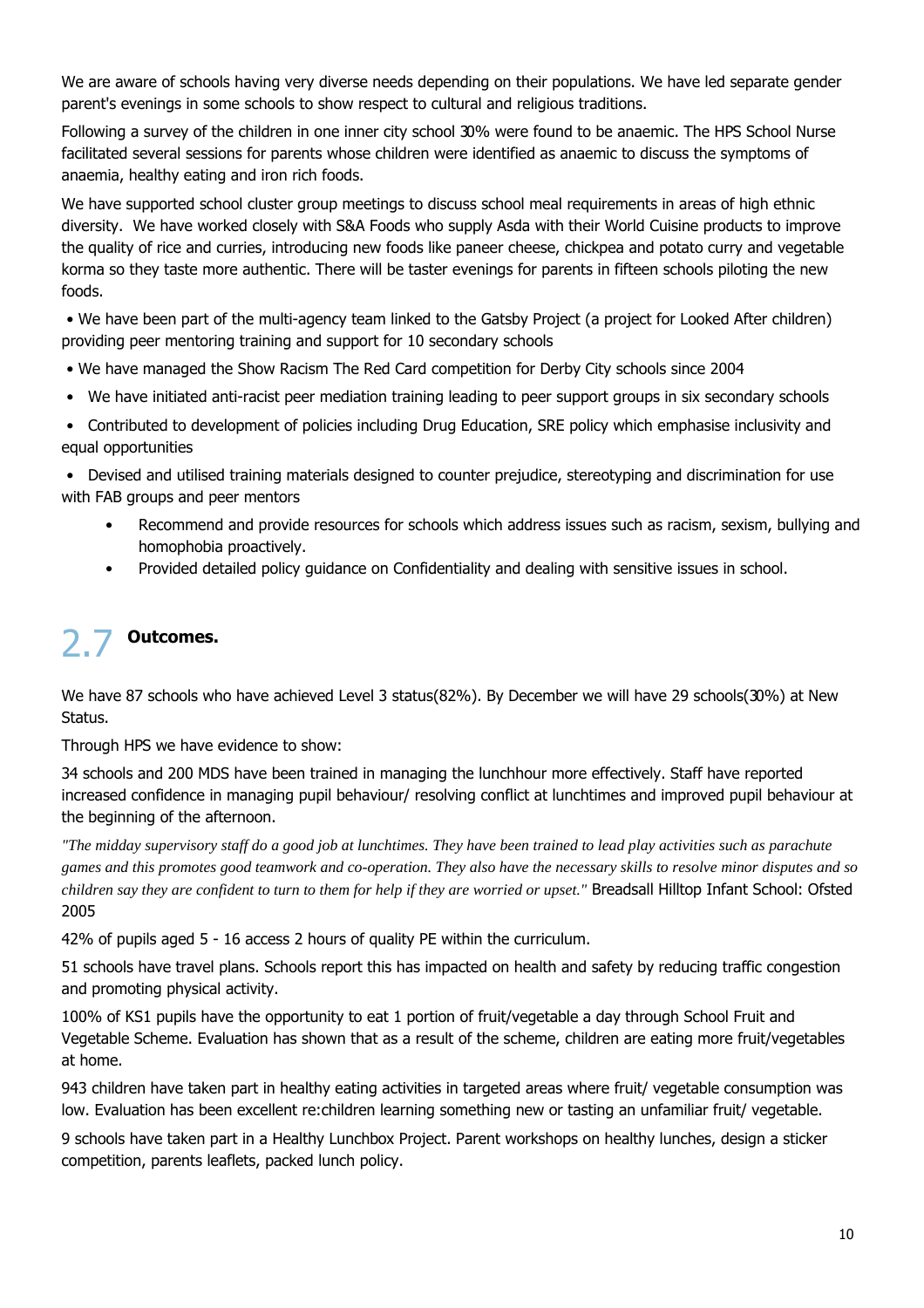21% of schools provide access to fresh water during the school day. Schools have observed an increase in the amount of water the children drink during school, with a reported impact on pupil behaviour and concentration levels.

Reduced number of processed foods on the menu and an increase in the number of homemade meals.

100% of secondary schools and 65% of Primary schools have effective school councils, which are enabling pupils to have a voice.

"Through their very active school council, pupils have really influenced school life and the community." Ravensdale Junior School: Ofsted 2005.

40% of schools run peer mediation services enabling pupils to be included in conflict resolution of their peers, to date 580 pupils have been trained. Schools report a reduction in playground incidents and staff time spent resolving conflict as this responsibility is devolved to pupils.

"Older pupils act as 'peer mediators' and younger pupils as 'squabble stoppers', quickly resolving playground disputes." St. Werburgh's C of E Primary School: Ofsted 2006.

103 students in 6 schools are acting as mentors to other pupils in The Friends Against Bullying groups.

"One boy who had arrived in Year 7 from a private school had been subjected to physical and emotional bullying but had been transformed by attendance at FAB and was now much more confident and enjoying school." Teacher from a FAB school.

79% of schools returned bullying incidents data to the LA last year.

70% of year 10 pupils received TIE. '4Play' was well received by 12 secondary schools: verbal feedback from staff and students was very positive, there was a high level of pupil engagement and interest. Teacher feedback:

'Provides an excellent opportunity for pupils to be part of a drama and to be involved in the decision making process.'

#### Pupil feedback:

'The story is based on situations we all will come across in life.'

Extensive anti-bullying work has been undertaken in one junior school. 237 pupils, parents and staff were surveyed. With our ongoing support the school has implemented a very successful programme of support for the whole school community.

14 pupils received the Diana Princess of Wales Memorial Award for Anti-Bullying. Evidence demonstrates these pupils have made a perceptible difference to anti-bullying in their schools.

100% of schools have received exemplar policies and quidance on Drug Education, SRE, Anti-Bullying, PSHE, Confidentiality and Smoking. Schools have responded favourably that these provide a clear framework for staff teaching and can be utilised as a monitoring tool to ensure effective delivery in these areas.

Pupils in Pyramid Clubs are taking a greater part in school life and teachers reported increased self-esteem in pupils.

High quality multi agency SRE is linked to a reduction in TP rates. Citywide rates are down 14.2% (04) since the 98 baseline. U18 conception rates in Derwent Ward are beginning to show a slight downturn 109.79 2000-2002 to 89.86 in 2001-2003. This ward is where we have had an enhanced HPS programme over the last 3 years and are now beginning the SHAP project. (See section 3). In Derwent there was a significant increase in SRE in that time but very little or no change in the provision of health services.

Sexual health directory disseminated to over 3,000 Year 10 students and young people which has provided information and quidance on where and how to access support services. This has led to an increased take-up of such services.

24 teachers and 2 nurses have achieved certification in PSHE. 100% of teachers reported an increase in knowledge and understanding and increased confidence in the core skills of teaching and managing pupils learning in PSHE. Participants reflections:

"Encouraged me to think more about how I consult pupils about their learning in PSHE"

"Children are now more sensitive to the needs and feelings of others."

Consultation with over 600 young people showed that young people generally felt that drugs information and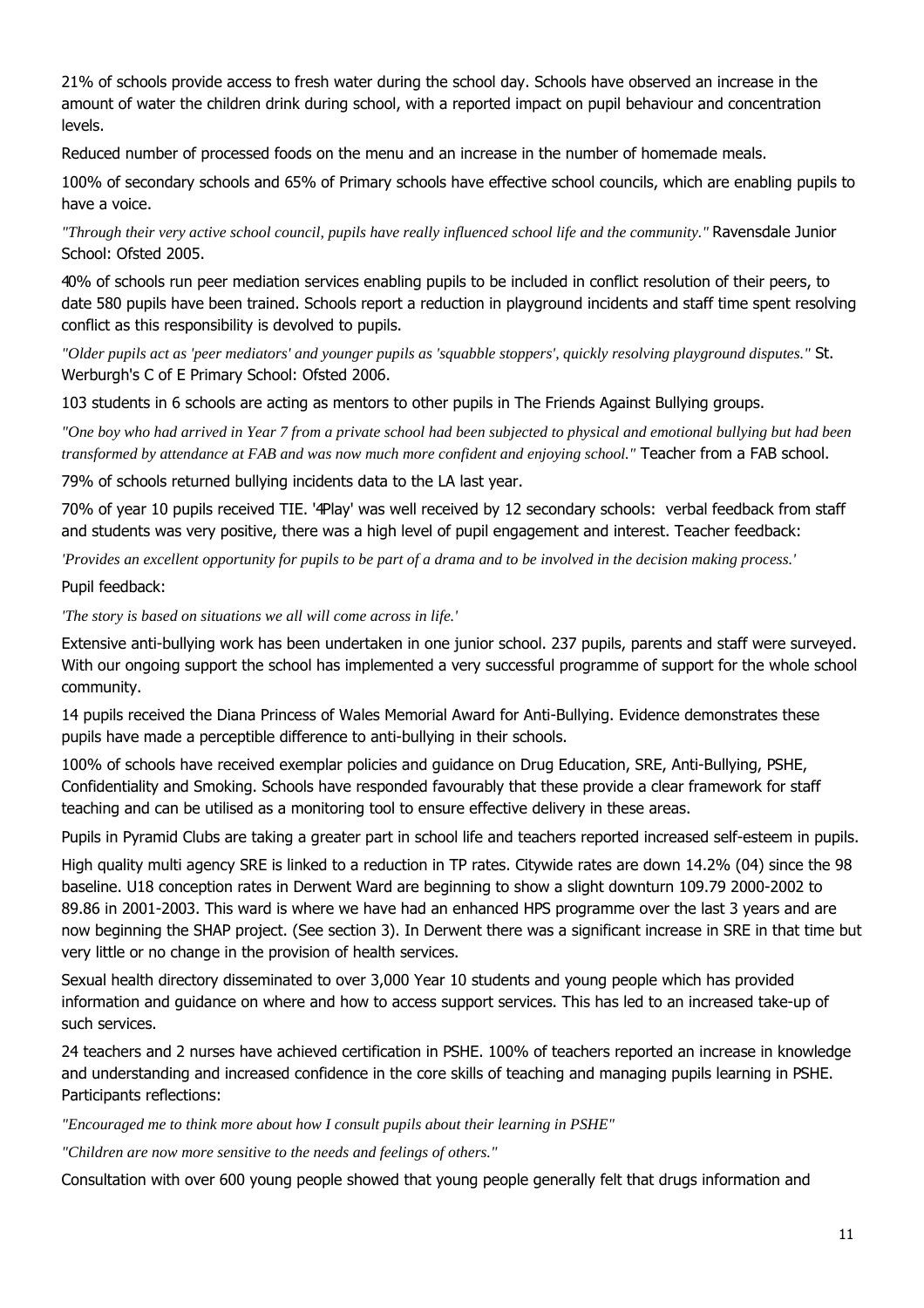education were getting better.

As a result of staff training in smoking cessation schools have been able to provide opportunities for pupils to attend sessions in which activities encourage and support pupils to quit smoking. One school offered this provision to their pupils. Nineteen pupils attended the sessions of which two have successfully quit smoking so far.

11 schools have developed healthy breakfast clubs.

450 pupils have achieved a First Aid Certificate through taking part in Play Your Part, a First Aid Programme in collaboration with HPS & St. John Ambulance.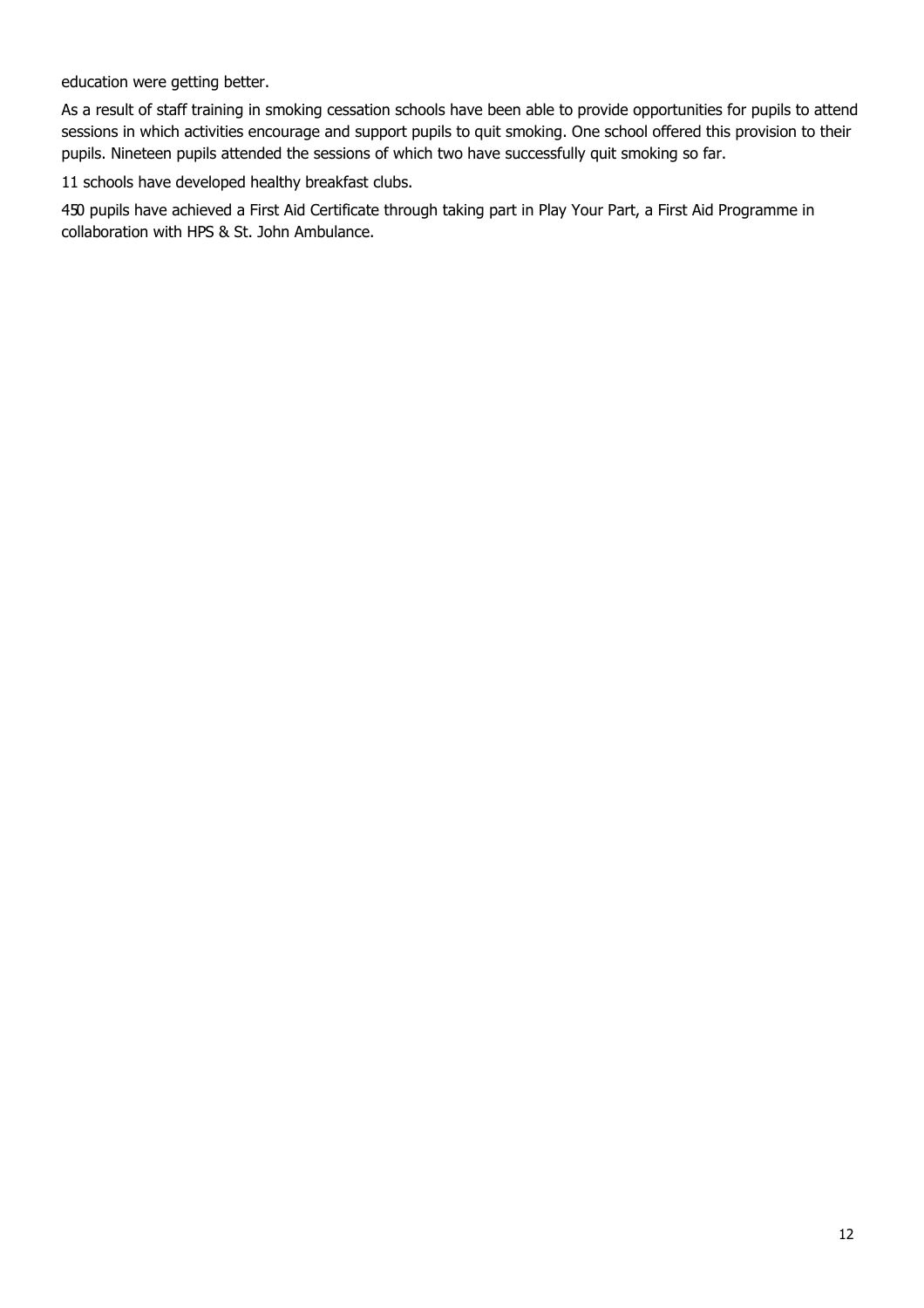## Part 3. Case Study

#### Outline, with reference to a specific case (a geographical area, a particular section of 3 the community, an individual or particular issue) how you have taken action to address an issue and the impact that this action has had.

What is the SHAP project?

SHAP stands for: Safe, Healthy and Positive schools.

SHAP is a three-year project (2005 -08) funded by Derwent Community Partnership (New Deal for Communities) in partnership with Derby City Children & Young Peoples Service and the Derby Primary Care Trusts (PCTs). The project involves the active participation of eight schools based within the Derwent ward, a cross section of schools including one secondary, three primary, one junior, one infant and two special schools. The ward has the second highest teenage conception rate in the city and one of the highest free school meal populations.

#### Aims

To raise the self-esteem of all individuals in the school and to establish emotionally literate communities of learners. It is underpinned by the conviction that educational and health inequalities go hand in hand, as such there is a strong commitment to using the National Healthy Schools programme as an explicit school improvement strategy within this project.

Milestones, Outputs and Outcomes area

There is a clear recognition that the following strategic goals remain a high priority for the Derwent Community Partnership:

To continue to address health and educational inequalities

To continue to develop strategies and good practice to ensure a safer community

To improve the quality of life

To build the capacity of the local community

Factors hindering progress include:

Low levels of self-esteem amongst many young people in the area

Low levels of 'emotional literacy', i.e. the ability to express and manage ones feelings and to respond appropriately to those of others

Low levels of ' practical, participative, citizenship' frequently reflected in an inability to distinguish between rights and responsibilities

Low levels of engagement with health promotion activities

The above impact on a range of social and health concerns including:

• Pupil attainment remains below national average at the end of Key Stages 1-4 in all schools within the Derwent area.

- Racism and negative attitudes to people who are perceived as different.
- Poor decision making skills.
- Poor or inappropriate approaches to conflict resolution.
- Bullying and the fear of bullying remain as a high concern for pupils and parents.
- Poor health choices e.g. drug abuse, high smoking levels amongst young people, binge drinking and above  $\bullet$ average levels of teenage conception and pregnancy.
- Poor diet, growing numbers of young people overweight or obese.

The SHAP project aims to make a contribution to the strategic aims of the Derwent Community Partnership (NDC).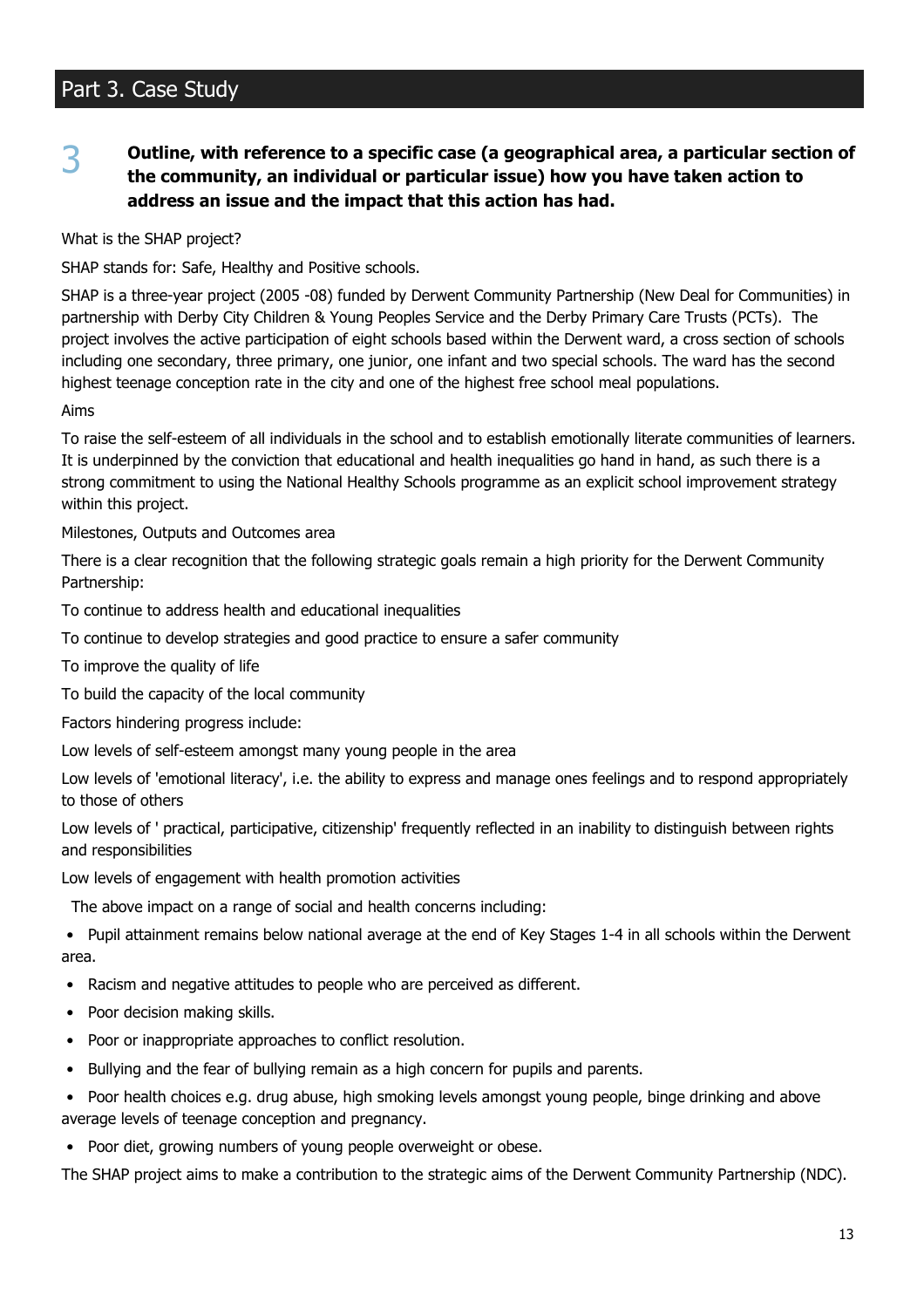The Project is managed by the PSHE Adviser who in turn line manages the local authority Health Promoting Schools team. Key partners to the project are:

- CAMHS
- Community Safety Partnership (CSP) Team  $\bullet$

Derby City Children & Young Peoples Department including Assistant Director, Education Psychologists,  $\bullet$ Education Welfare, School Improvement Officers, Youth Service

- Derwent Community Team, staff and local residents
- Derby CSP Drug Team
- Derwent Schools  $\bullet$
- Teenage Pregnancy Team
- Health Promoting Schools Co-ordinator and project workers
- PCT including Public Health Strategy Manager and School Nurses
- Police Community Liaison Officers

#### Establishing a base-line

A number of initiatives specific to the SHAP project allowed the eight schools to create a measurable base-line profile at the start of the project, they were:

1. Participation in the Children's Social Behaviour Research project lead by Dr Robin Banerjee from The University of Sussex targeting identified cohorts of students

2. A whole school healthy lifestyle survey commissioned from the Schools Health Education Unit (SHEU) targeting identified cohorts of students

An emotional health and well-being survey of staff  $\mathcal{F}$ 

The following school based data will also be important in establishing a base line:

- Pupil Achievement
- Exclusions: fixed and permanent
- Rates of attendance
- The number of bullying, racist and drug related incidents
- Data around staffing e.g. recruitment, retention, staff absence  $\bullet$
- Data on health promotion and outcomes known through the active participation of the schools in the National **Healthy Schools Programme**

Details of the explicit health initiatives as given in the SHAP project prospectus to schools are as follows:

a) Healthy Schools and Healthy Communities

. The SHAP project provides a significantly enhanced resource to allow participating schools to fast-track to accredited Healthy School status, as well as providing tailored health promotion for young people, parents and carers in the community.

What do schools get from this strategy?

• The support of a dedicated professional from within the Primary Care Trust (PCT) who work closely and uniquely with participating schools

• Specialist support, training and consultancy from members of the SHAP team

• On-going support, monitoring and evaluation of progress to healthy school status over the three years of the project, including the use of student and adult health surveys/data analysis commissioned from the Schools Health **Education Unit** 

• Opportunities to share local and national best practice in the progress towards Healthy School status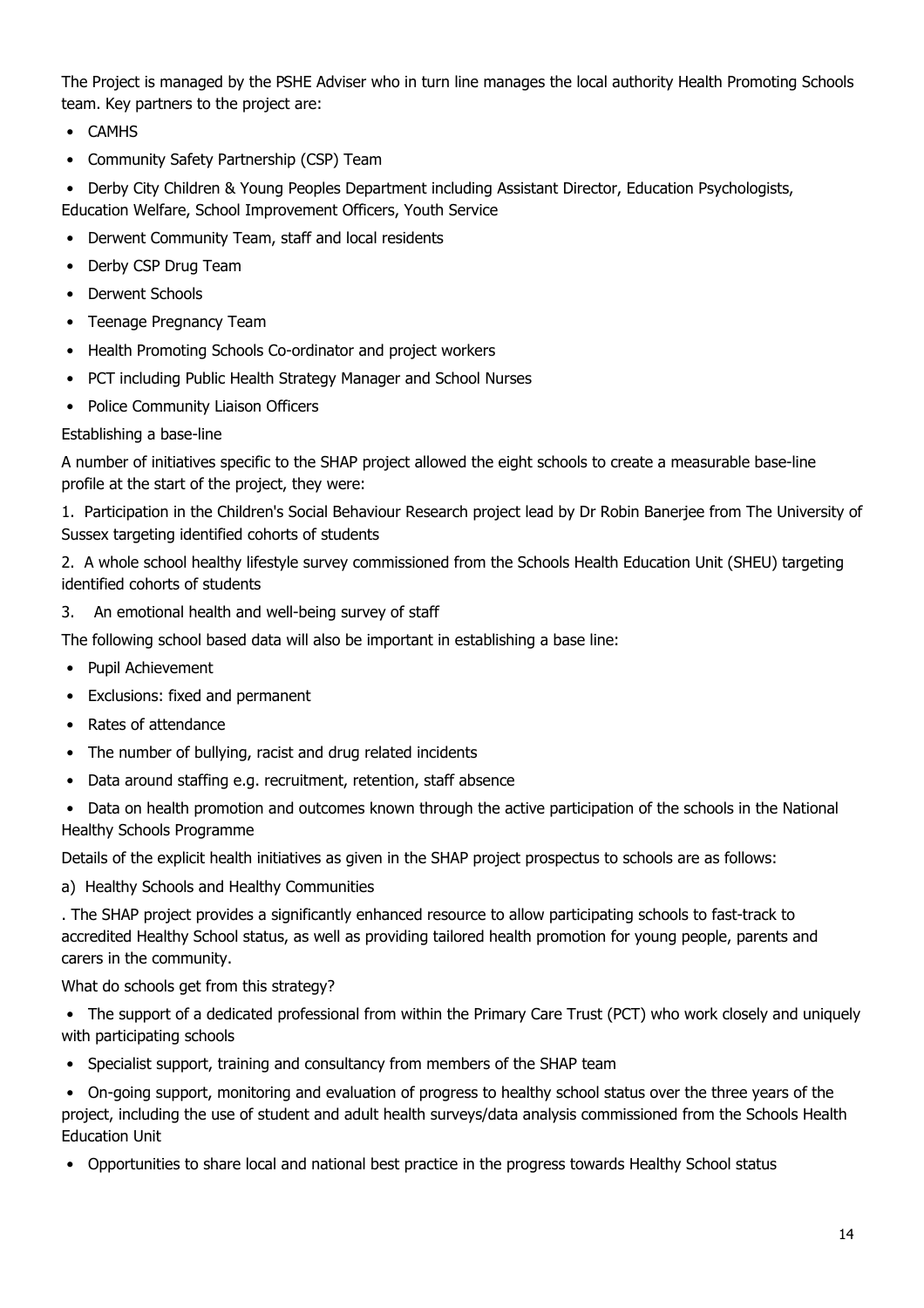- Access to and support for the Parents/Carers Healthy Share programme
- Funding for resources, training and supply cover if required

b) The 'Healthy Share' Programme for Parents/Carers

The 'Healthy Share' family learning programme focuses on building the adult's emotional health and well being, self-esteem and supports parents and carers in assisting their child to develop a healthy lifestyle and make informed health choices.

The programme provides parents and carers with the information and skills they need to support both their own and their child's emotional, social and behavioural development. The Programme is extremely versatile but typically lasts for ten one hour sessions and covers the following areas:

- Emotional health and well-being
- Healthy eating
- Physical health
- Healthy attitudes to medicines, drugs, alcohol and tobacco
- Keeping children safe  $\bullet$
- Health and Safety in the home and community

At present the eight schools have signed up to relevant initiatives within the SHAP project and have begun setting baselines. We will monitor this year on year as we proceed through the project to gain an insight into the impact SHAP has had on the pupils, school and wider community.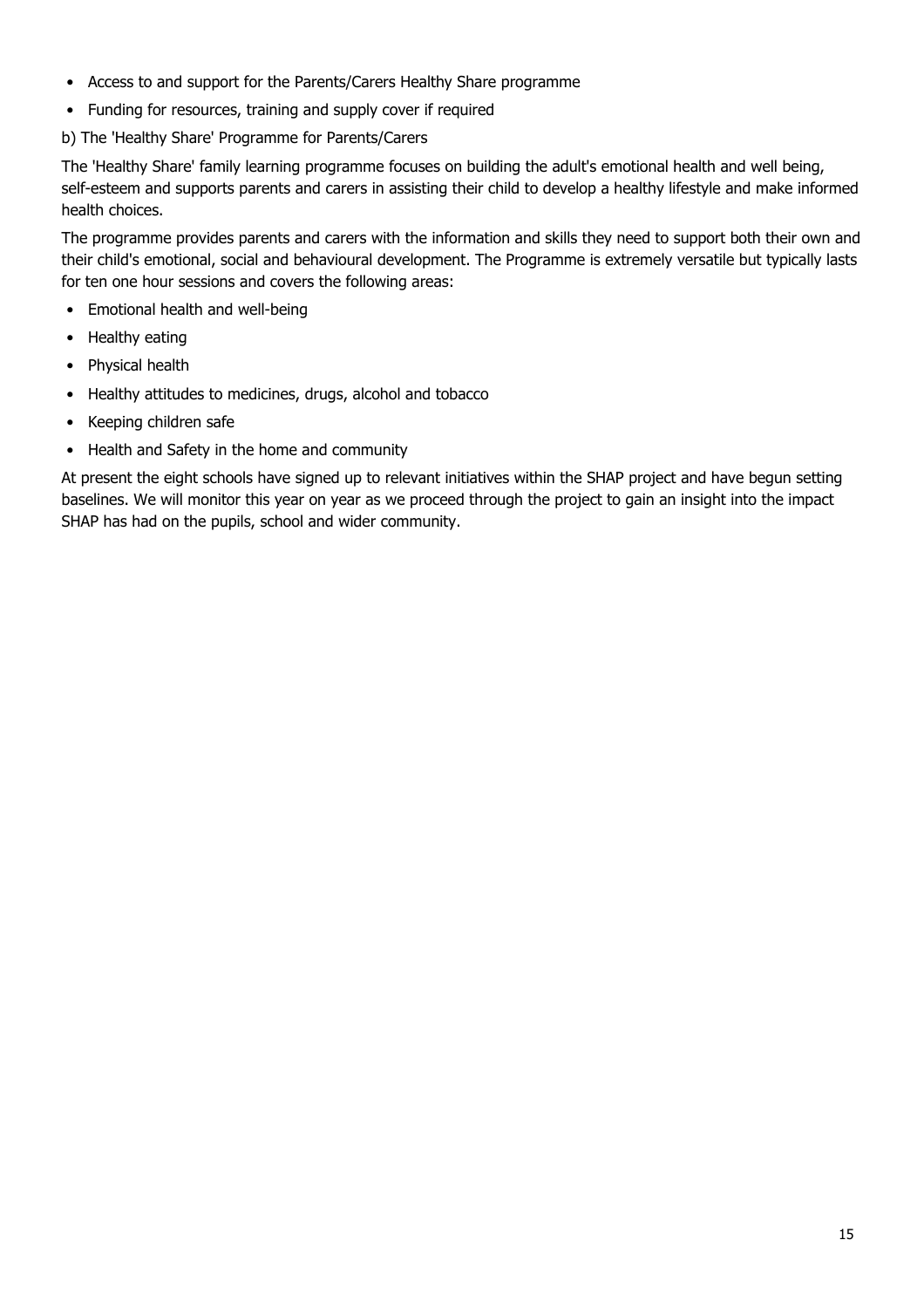### Part 4. Sharing Best Practice

## Factors that underpin your success.

Since HPS began in Derby (1994) we have undergone many changes and overcome many difficulties. It is due to our resilience that we have emerged a healthier and strengthened partnership. Our Programme is now firmly embedded in all elements of the Partnership and due to the hard work of the whole team is now seen as a school improvement tool. We are highly respected and therefore gain a high level of engagement from schools and other partners.

We work effectively with partner agencies and provide mutual collaboration and cooperation on our respective strategies. This enables schools to view HPS as the umbrella strategy, which encompasses Extended Schools, PSHE provision, Every Child Matters, SEAL, Travel Plans and many more.

Having the vision some years ago to recruit HPS Project Workers with a specialist area of expertise and experience means we are able to offer support to schools in the form of specialist training, 1-2-1 support, signposting, evaluation, critical feedback and much more.

The commitment at a strategic level within the city has enabled us to progress and work at a more strategic level ourselves. Being part of the Outcome groups related to the Children and Young Peoples Plan has been a fantastic opportunity to raise our profile with key partners.

Inclusion of stakeholders is an enormously important factor is our success. We consult teachers and pupils when developing resources and sharing good practice is at the forefront of our Programme.

## 4 7 Successful initiatives.

The SHAP Project (section 3) is an excellent example of how enhanced resources can enable us to raise expectations. We are working with a range of agencies to enable young people and adults within a deprived community to excel and achieve through the vehicle of emotional literacy and self esteem. In three years time we will have some very clear outcomes to show how self esteem and emotional literacy have improved which will support us in disseminating the project to other areas.

The PSHE Certification within Derby City has been extremely successful. The National and Regional Advisor consider us an excellent programme. The National Self Evaluation form for CPD showed us as a functioning programme with examples of good practice (green). Resources from our Programme have been included in the National Leads Handbook. We have one of the highest recruitment and retention records in the Country.

The Friends Against Bullying Project has been extremely successful.

#### Comment from a FAB leader:

"I enjoy the feeling that I am making a difference. I also enjoy helping people and having responsibility. It has made me more confident and I listen to people more. It has also given me a lot more responsibility and the teachers give you lots of respect for doing it. I think that it has given people a place if they need to talk to anyone. If it was me, I would feel comforted at the fact that I do have somewhere to go."

### $4.3$  Who are the key target audiences that would benefit from hearing your key messages?

Local Authorities: To learn about our successful structure and partnership and how to embed Healthy Schools into School Improvement and help address both health and educational inequalities.

Primary Care Trusts: To understand the value Healthy Schools can have towards meeting National Health Care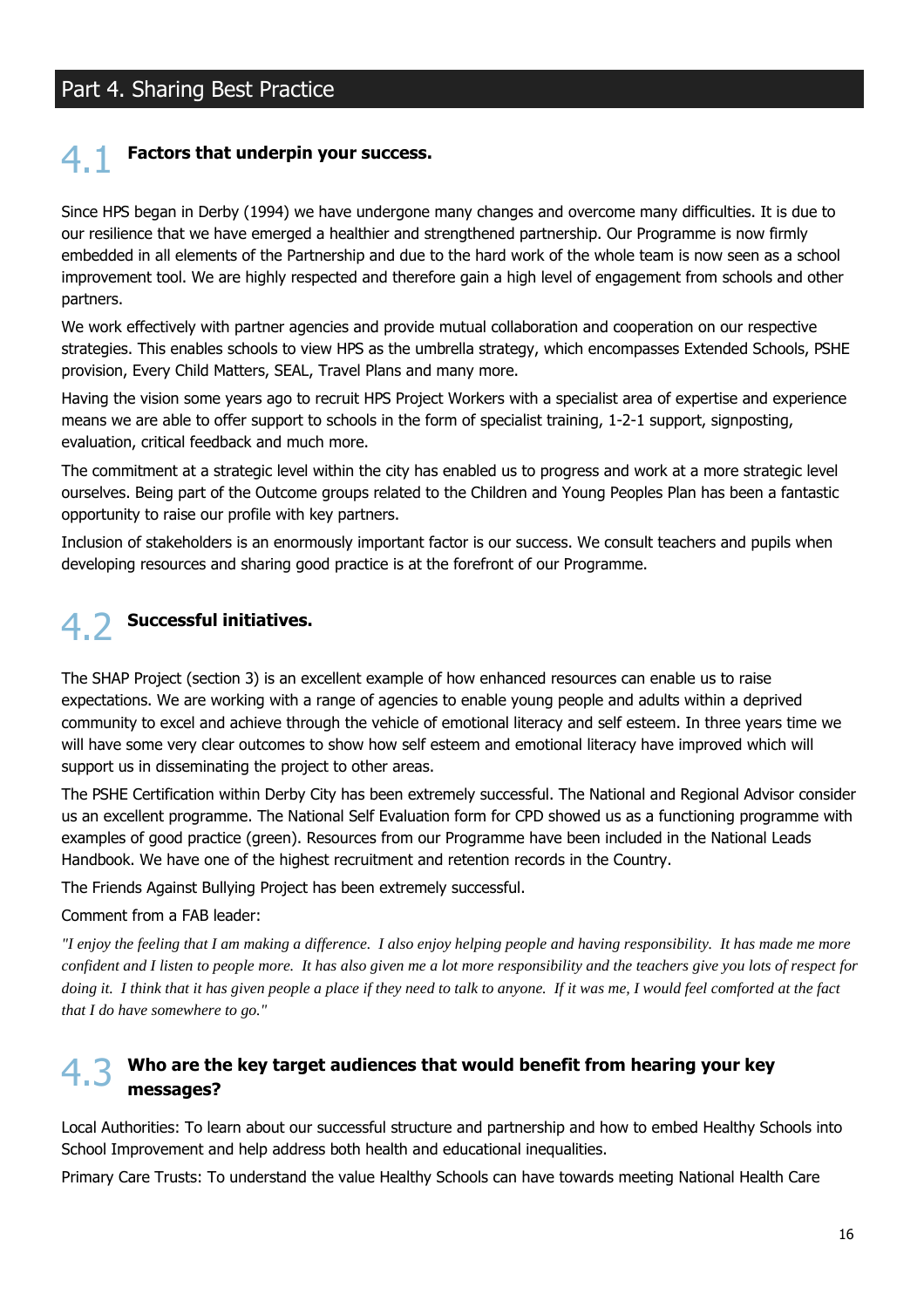targets and ways to support Healthy Schools in their Local Authority.

Healthy School Programmes: To learn about our partnership, structure, recruitment and retention strategy, how to engage stakeholders and working with external agencies successfully.

Agencies such as Teenage Pregnancy, CAMHS, DAAT: To disseminate the benefits of cross partnership working and how funding can be used to support Healthy Schools whilst meeting targets from their own agency.

Agencies who support PSHE work in school: To share quality assurance tool and give guidance on the most effective way of working with and supporting schools.

Regional networks e.g. PSHE Certification, Healthy Schools, SEAL: To share effective ways of linking multiple strategies to the Healthy School Programme in the most structured way.

Schools, teachers, pupils, Governing Bodies, parents: To explain the benefits of Healthy Schools, how they can engage more with the Programme in their school and to explain the links between Healthy Schools, raising standards and Emotional Health. To share our expertise in linking Every Child Matters, the Ofsted Self Evaluation and HPS.

Other Beacon authorities: See 4.4

## 44 Beyond the national Learning Exchange conference and Open Day, how might you work with other Beacons within your theme to maximise the impact of your learning activities?

Twice yearly networks to disseminate new initiatives within Beacons and with other areas.

Collaborate on training for other authorities to enable a sharing of expertise.

Work together to minimise duplication and disseminate as widely as possible.

Share areas of the Country/ work regionally to ensure an even spread of expertise.

Share policies and other developed resources between ourselves including reviewing resources in order to improve.

Formulate an action plan to maximise output.

Mentoring/ coaching each other in our relevant areas of expertise and other authorities to share outside Beacon Authorities.

Conferences and events using teachers/ pupils from our area.

Master classes/ workshops on our successful initiatives.

Share our website and newsletters and create Beacon newsletter to share with other areas.

Full time Beacon Coordinator to coordinate all Beacon related activity and ensure maximum output in terms of sharing good practice.

We have the skills, expertise and networks gained over many years of organising Conferences and training. We feel this will stand us in good stead to work effectively with other Beacon Authorities.

## $4.5$  What experience does your authority have with sharing lessons with others? Give examples of where your authority has supported others to improve.

We were commissioned by the NHSP to write a briefing linking HPS and School Improvement. This was launched at National and Regional Conferences and disseminated nationally to teachers, School Improvement Officers, Local Authority Advisors and Healthy School Coordinators.

Our PSHE Advisor was invited to give a presentation at a Regional Every Child Matters Conference to showcase our successful Programme.

We were involved in the induction of a New Healthy School Coordinator in Bradford. This included development of a Case Study linked to Drug Education which would aid her in developing her own in the future.